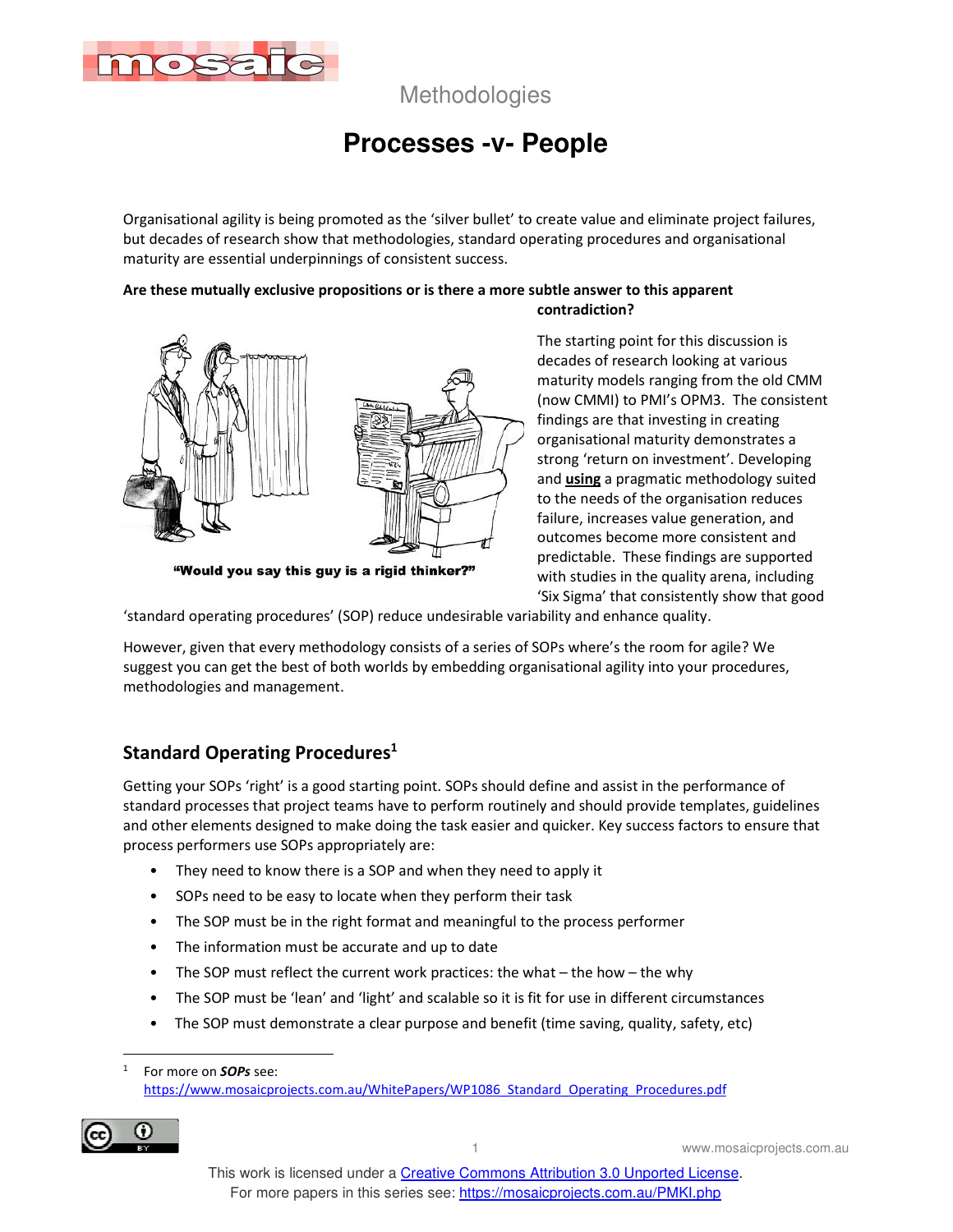

- The SOP must be seen to be used by the leaders
- Every SOP needs to be consistent across the organisation
- The process performer must have the opportunity to comment or improve the SOP embedding lessons learned and 'agility' in the process.

To achieve these objectives, organizations must create intrinsic linkages between process, people, systems and knowledge so that SOPs are generated, managed and disseminated from a central repository to the right process performers in the right format. In an agile world much is repeated in every sprint, SOPs can provide the agenda and rules for the 'daily stand-up meetings' as well as dealing with opening and closing a sprint, documenting user stories, etc.

The enemy of useful SOPs is a dictatorial unit focused on imposing its view of how work should be performed in a bureaucratic and dogmatic way.

### **Flexible Methodologies<sup>2</sup>**



Methodologies combine various SOPs and other requirements into a framework focused on achieving project success. A good methodology must also be *'lean and light<sup>3</sup> '* and scalable so it is fit for use in different circumstances. Every project undertaken by an organisation is by definition unique, therefore the methodology used by the organisation must allow appropriate flexibility in the way the methodology is used - one size does not 'fit all', ever!

The first paragraph in section 1.1 of the *PMBOK® Guide* gets this right 'Good practice does not mean that the knowledge described should always be

applied uniformly to all projects; the organisation and/or the project management team is responsible for determining what is appropriate for any given project.' A good methodology incorporates agility by including processes for scaling and adjusting the methodology so it is adapted to be fit for purpose on each project.

### **Management agility**

The final element in blending agility with sensible processes is an agile approach to management, but agility and anarchy are not the same:

- Anarchy = no processes;
- Agility = the flexibly application of the right processes to achieve success.

The so-called military doctrine of 'command and control' embedded in 'Scientific Management' assumes, amongst other things, that *'supervision must be achieved through a clear chain of command and through* 

<sup>3</sup> For more on *'lean and light'* see: https://www.mosaicprojects.com.au/WhitePapers/WP1046\_Process\_Improvement.pdf



2 www.mosaicprojects.com.au

<sup>2</sup> For more on *methodologies* see: https://www.mosaicprojects.com.au/WhitePapers/WP1045\_Methodologies.pdf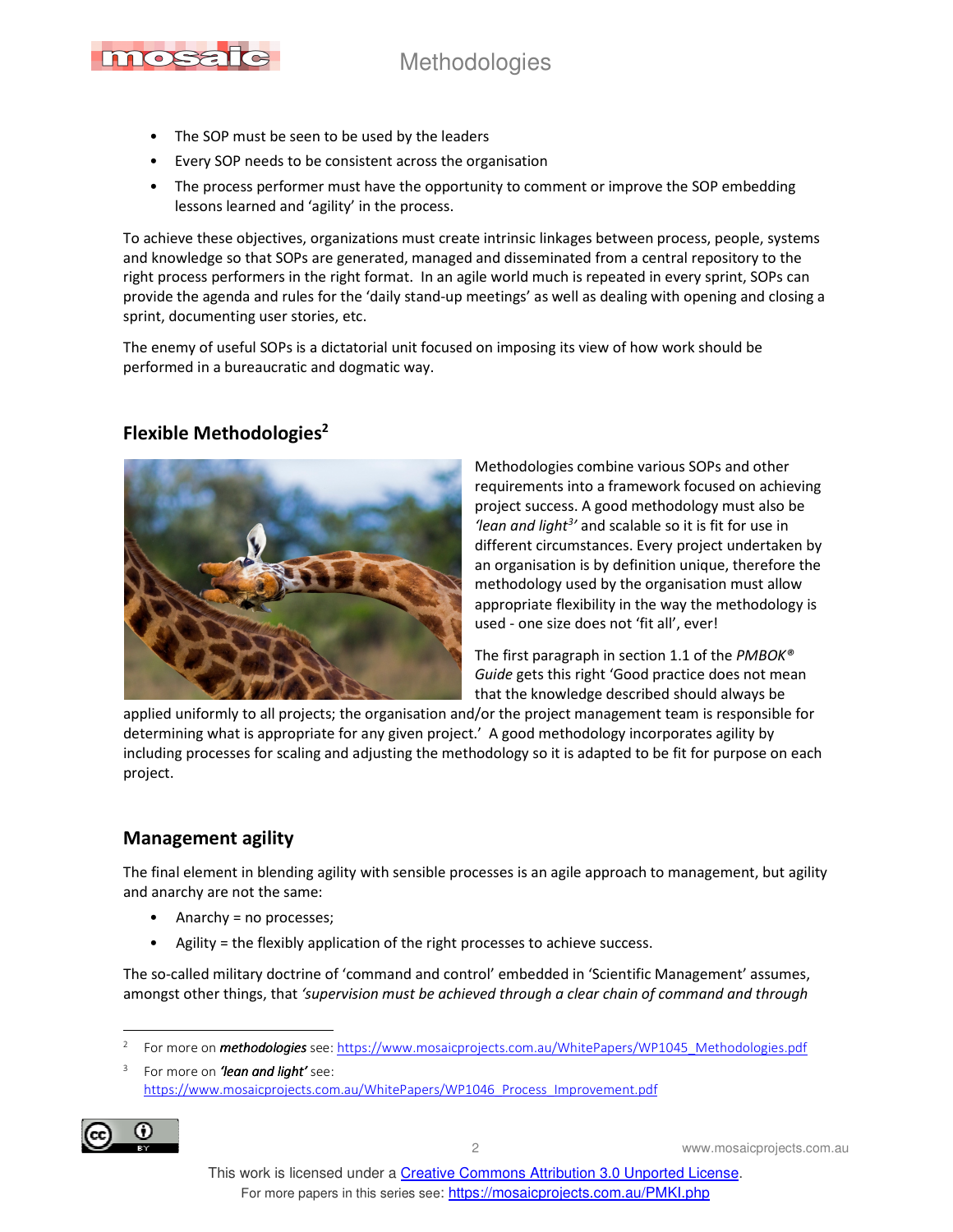

*the application of impersonal rules'* and that *'only those at the top have the capacity and opportunity to direct the enterprise'*. This outdated philosophy has been strongly criticised for more than 50 years by management thinkers ranging from Deming<sup>4</sup> to Drucker<sup>5</sup> and has not been military doctrine since the middle of the 19th century.

The concept of ridged process-oriented command and control structures was quickly replaced by the concept of 'auftragstaktik', or directive command in the Prussian army following their defeat by Napoleon at the battles of Jena and Auerstedt in 1806.

The core concept of auftragstaktik is 'bounded initiative'. Provided people within the organisation hierarchy have proper training and the organisational culture is strong, the leader's role is to clearly outline his/her intentions and rationale. Once this is understood, subordinate personnel can formulate their own plan of action for the tasks they are allocated and design appropriate responses to achieve the leader's objectives based on their understanding of the actual situation.

For example, a General may wish to defend a city, a Brigade Commander defend his designated sector and within the sector, a Platoon Commander may be tasked with establishing a road block which involves one of his NCOs establishing a strongpoint. The General does not need to instruct the NCO on how to site the strong point, camouflage it or man it. But the process is not random, Standard Operating Procedures (SOP) define how each specific task should be accomplished and 'bounded initiative' allows the individual leader to optimise the SOP for the specific circumstances he or she encounters to best support the overall intent of the commander.

Generalfeldmarschall Helmuth von Moltke who was the chief of staff of the Prussian Army for thirty years from 1857 believed in detailed planning and rigorous preparation but also accepted change was inevitable *'no plan of operations extends with any certainty beyond the first contact with the main hostile force'*. Projects are no different! Both the methodology and the project management plan need to encourage 'bounded agility' to lock in opportunities and mitigate problems. Effective military leaders were doing this more than 150 years before the Agile Manifesto was published, its time for project management to catch up and allow their team to help drive success!

 $\frac{1}{2}$ 

How much 'bounded initiative' does your methodology allow???

<sup>5</sup> Peter F Drucker; '*So much of what we call management consists of making it difficult for people to work*'.



<sup>4</sup> W. Edwards Deming's 5 deadly sins of American management includes #5 '*the use of visible figures only, for management – little consideration is given to measures that are unknown and unknowable*'. And '*Quality is everyone's responsibility*'.